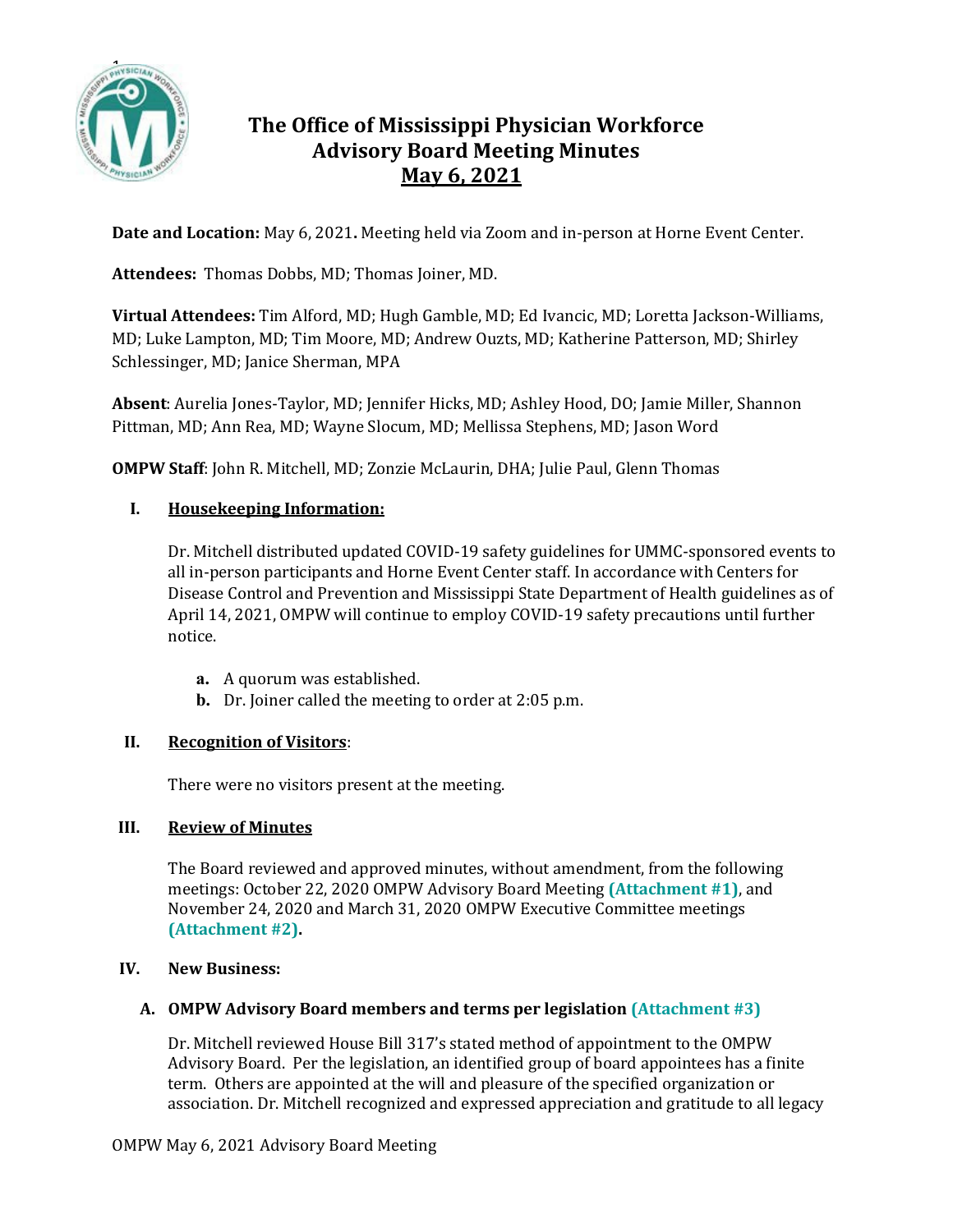members of the board, those who have served since the origination of the board. However, some of the legacy members will have served the maximum of three consecutive three-year terms and will be leaving the board June 30, 2021. Dr. Mitchell expressed special gratitude and farewell to those members who will complete their service to the board on 6/30/2021 along with others that will no longer be a part of the board for other reasons. A letter and plaque will be sent to each of the departing board members.

- **a.** Legacy Members: Tim Alford, MD, Mississippi Academy of Family Physicians; Hugh Gamble, MD, Mississippi State Medical Association; Jennifer Hicks, MD, Mississippi Medical and Surgical Association; Thomas Joiner, MD, Mississippi State Medical Association; Aurelia Jones-Taylor, Community Health Center Association of Mississippi; Shirley Schlessinger, MD, University of Mississippi School of Medicine; Wayne Slocum, MD, American College of OB-GYN, Mississippi Chapter
- **b.** Members who are leaving the board for other reasons: Janice Sherman, Community Health Center Association of Mississippi; Ashley Hood, DO, Mississippi Osteopathic Medical Association; Ann Rea, MD, Mississippi Board of Medical Licensure
- **c.** Method of Notification for new appointees: According to OMPW Article of Governance, Section 2.3, vacancies on the board must be filled in a manner consistent with the original appointment. Dr. Mitchell will contact each of the members vacating positions and their appointing organizations and request that each organization designate replacement members to the board. Dr. Mitchell will ask the departing members to make suggestions for replacements to their representative organizations should they know of such individuals interested in serving.
- **d.** Discussion as terms relate to future officers:
	- OMPW Article of Governance 5.5 states that the term for each executive committee member shall be for a one-year period and no single individual may be elected for more than four consecutive one-year terms. Dr. Joiner has served three consecutive three-year terms on the board. However, due to his election to board leadership in 2018, he is slated to begin his second year as Advisory Board chair on July 1, 2021. It was discussed that since the appointment for Mississippi State Board of Medical Licensure (MSBML) is vacant and the fact that Dr. Joiner is a member of MSBML, that his appointment to the OMPW board as their representative would rectify this situation in the most opportune manner. If this were to occur, there would be no need for Dr. Joiner to be asked to step down from his chairman position prematurely. Dr. Mitchell and Dr. Joiner are going to reach out to the MSBML to see if this is a consideration that they would entertain. This was an oversight of the board at the time of election in 2018. An alternative would be for the board to entertain an exception to the term limit and allow Dr. Joiner to complete his term as chairman. Dr. Mitchell will inform the board if there is a need to formally vote for an extension prior to July 1, 2021.
- **e.** With the review of the policies and procedures, Dr. Mitchell will examine past documents and minutes in order to identify current board members eligible for election or re-election to the Executive Committee. He also asked current members to let him know as soon as possible whether or not they did not wish to serve on the executive committee.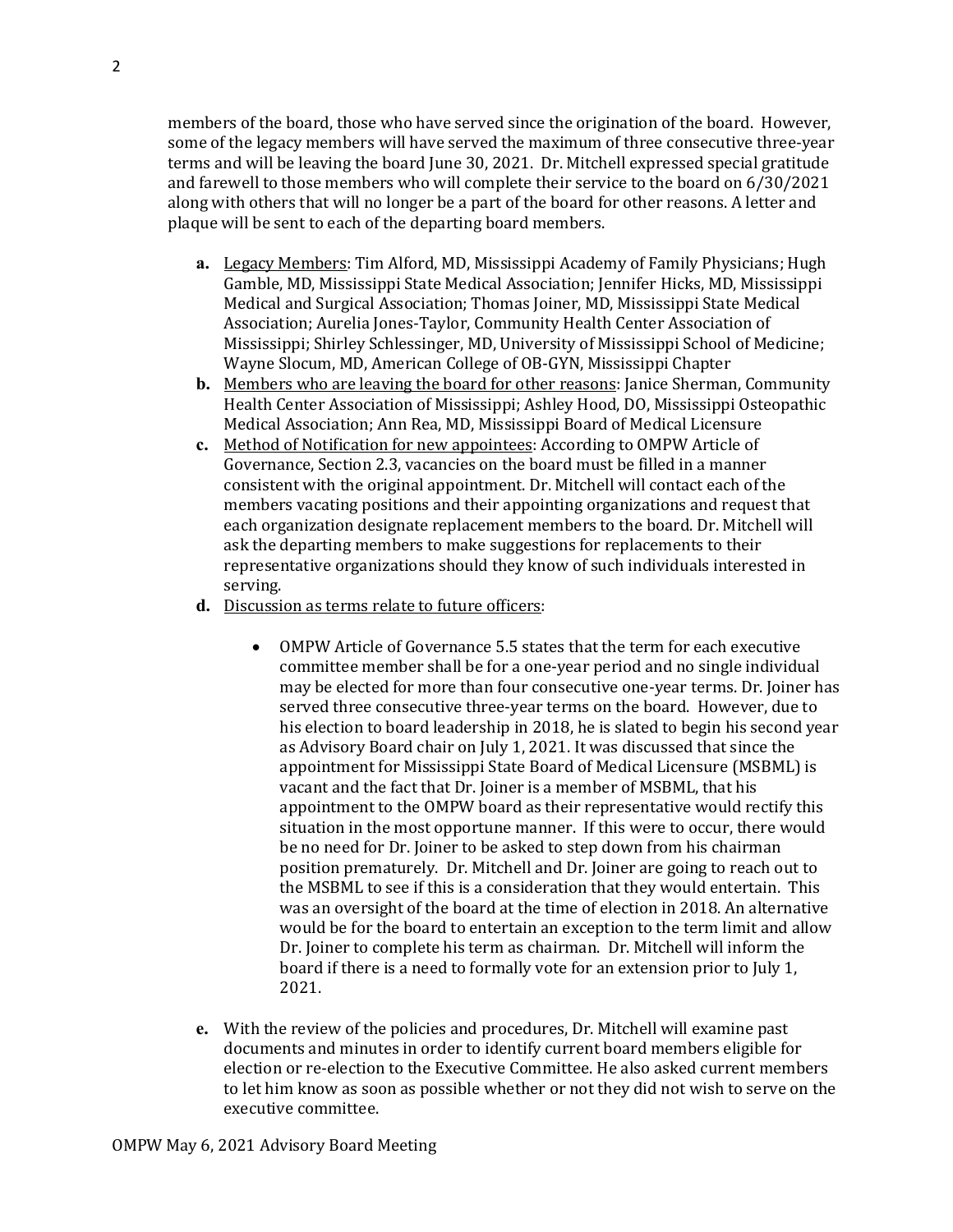**f.** Election of Executive Committee: Due to the need to research which members are eligible, the board moved unanimously to cast their votes electronically. OMPW will present members with a link to a Survey Monkey poll which will provide a list of eligible nominees and will notify members of election results upon verification.

# **B. GME Updates (Attachment #4 – Updated Map).**

Dr. Mitchell presented members with an updated map of community teaching hospital GME residencies across the state. All are approved for initial accreditation by the Accreditation Council of Graduate Medical Education (ACGME) with the exception of Meharry Medical College/A.E. Henry Community Health Center which will receive an ACGME site visit this summer.

# **C. Program Updates**

# **I. Current Training Site Projects:**

- **a.** Baptist Golden Triangle (Columbus): The program is progressing well. 6-6-6 Internal Medicine. All slots filled in the match.
- **b.** Baptist Memorial Desoto (Southaven): Baptist DeSoto, Southaven, recently received initial ACGME accreditation and will begin accepting residents in July of 2022 as a 6- 6-6 Family Medicine program.
- **c.** Baptist Memorial North Mississippi (Oxford): 12-12-12 Internal Medicine Program. All first-year slots filled through 2021 NRMP Match.
- **d.** ECHealthnet: 6-6-6 Family Medicine program progressing well, all slots filled in the match.
- **e.** Forrest General Hospital: 6-6-6- Family Medicine program is progressing well and all slots filled.
- **f.** Gulfport Memorial Hospital (Gulfport) plans to develop Family Medicine, Internal Medicine, and Emergency Medicine residencies within the 5-year ACGME allotted cap time span. The Family Medicine program is accredited and will begin July 1, 2021. All first year Family Medicine residency slots filled through the 2021NRMP Match.
- **g.** Magnolia Regional Health Center (Corinth): Magnolia Regional developed a 6-6-6 Emergency Medicine residency program in 2020. Their Emergency Medicine residents began training 7/1/2020. Both the Emergency Medicine and Internal Medicine training programs filled all slots through the 2021 NRMP Match.
- **h.** Meharry Medical College, Department of Family Medicine (Nashville) and A.E. Henry Community Health Center (Clarksdale) collaborative received HRSA grant funding to plan and develop a Rural Training Program. Residents will complete their first year of training in Nashville and complete next two years of residency in Batesville and Clarksdale. The program is scheduled to have its' site visit this summer with residents to begin training in 2022.
- **i.** Merit Health Wesley (Hattiesburg): Emergency and Internal Medicine residencies progressing well. Both programs filled all slots.
- **j.** Mississippi Medical Education and Research Consortium, MS MERC /DRMC Family Medicine program(Greenville): Dr. Lessa Phillips, MS MSERC senior faculty, will assume DIO responsibilities. The program is proceeding well. All slots were filled through the 2021 NRMP Match process and the program is now at full complement.
- **k.** North Mississippi Medical Center (Tupelo): Internal Medicine residency of 12-12-12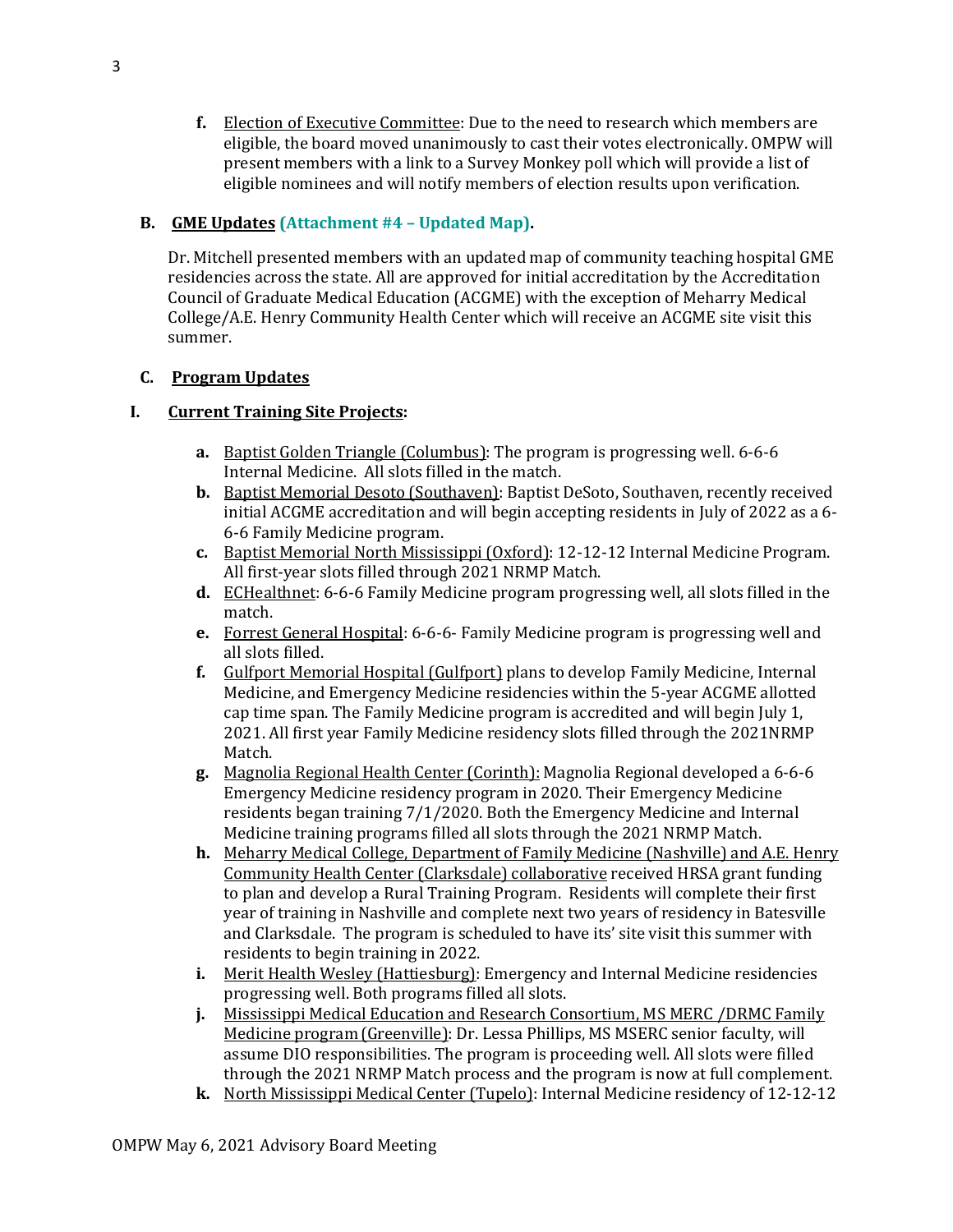to start 7/1/2021. Both Internal Medicine and 8-8-8- Family Medicine programs filled all slots through NRMP Match.

**l.** Mississippi State Hospital (Whitfield): 6-6-6-6 program will begin training residents 7/1/2021. All first-year slots filed through the 2021 NRMP Match.

# **II. Potential New Training Site Projects:**

- **a.** Southwest Mississippi Regional Medical Center (McComb): Dr. Mitchell met with SMRMC leadership and was encouraged by their interest in pursuing GME possibilities.
- **b.** Greenwood Leflore Hospital (Greenwood): Dr. Mitchell met with the Greenwood LeFlore Hospital CEO and had a good discussion around GME and his interest. Dr. Mitchell believes there will likely be additional discussions based on this initial meeting.

# **D. 2021 NRMP MATCH Results (Attachments #5, #6, and #7)**

I. Dr. Mitchell presented board members with summaries of UMMC and community teaching hospital residency positions filled through the 2021 NRMP Match and PGY-1 demographic information gathered from residency program directors. All residencies filled slots through the NRMP match producing 117 new intern positions.

#### **V. Old Business**

- a. Legislative update: OMPW received \$1.3 million in legislative funding for the fiscal year 2021-2022. Funding level was equal to the previous fiscal year.
- b. OMPW Strategic Planning Session is scheduled for fall, 2021. Dr. Mitchell stated that OMPW needs to revisit the office's original mission and review and revise policies to reflect the next stage of OMPW development. Past and present members of the Advisory Board and Executive Committee are encouraged to participate in planning and to attend.

#### **VI. Miscellaneous Updates**

- **a.** GIS program **<https://healthworkforcems.com/>**: Dr. Mitchell thanked board members for their input and encouraged additional comments and/or feedback.
- **b.** GME Finance Workshop: **(Attachment #8)**: OMPW will sponsor its inaugural GME Finance Workshop on May 7, 2021 at the Horne Event Center in Ridgeland. OMPW distributed copies of the agenda to the board. The event will be held in collaboration with Horne, LLP, PKF Health LLC, and the Mississippi Division of Medicaid. Approximately 60 participants are expected from medical schools and community teaching hospital GME programs across the state.

#### **VII. Questions, Comments, Any Additional Business**

Mississippi Today Medicaid Summit: Dr. Mitchell accepted an invitation extended by Dr. Alford and will plan to attend a Medicaid Summit sponsored by the Mississippi Today digital news service.